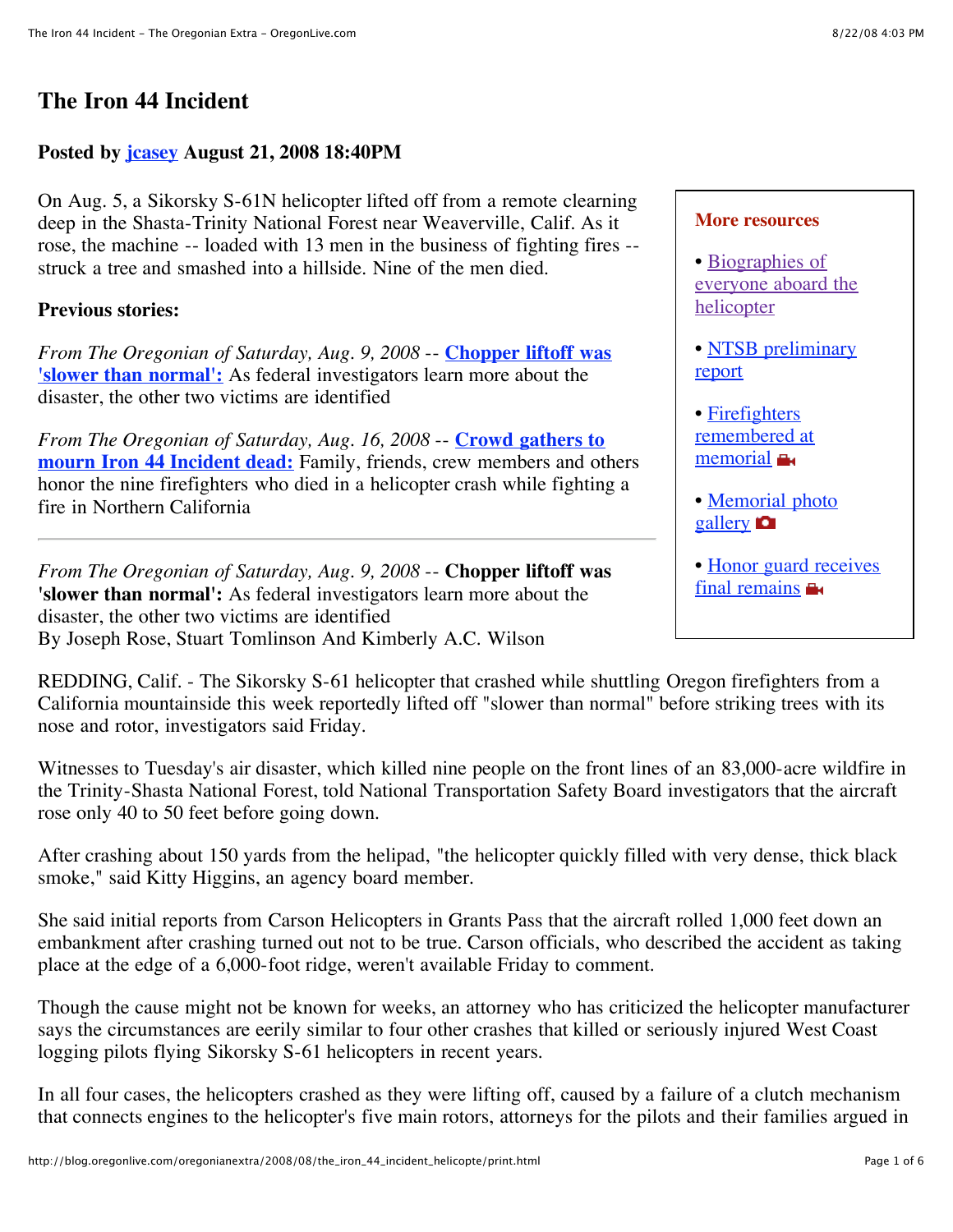courts in Oregon, Tennessee and British Columbia.

"The pattern in this week's crash is the same," said San Francisco attorney Gerald Sterns, who filed two of the lawsuits against Sikorsky Aircraft Corporation, "but, of course, we don't know yet if that was the cause."

The latest crash killed nine people, including seven firefighters from Oregon, a pilot from Lostine and a U.S. Forest Service official. Four men were hospitalized, however, Rick Schroeder was released from the Mercy Medical Center in Redding around 5 p.m. Friday, said U.S. Forest Service spokesman Roland Giller. On Friday, the final two victims were identified.

Grayback Forestry Inc., which is based in Merlin and employed all the dead firefighters, released the name of Steven "Caleb" Renno, 21, of Cave Junction, once his family had been notified. The Forest Service also identified James N. Ramage of Redding as their on-board representative.

### **Safety inspector**

A veteran who had seen a lot of wildfires, Ramage was riding along to assure the flights were adhering to safety guidelines, his supervisor said Friday. He was the "check airman" aboard the helicopter as it shuttled people from one fire camp to another in the rugged area.

"He was on board to check the run, the pilot, the whole mission," said Dennis Hulbert, a Forest Service regional aviation officer.

Renno was part of the second half of a 20-man Grayback Forestry crew to head out from the helipad Tuesday evening.

Outside Grayback's White City office Friday, company president Michael Wheelock, 54, addressed two somber crews of firefighters returning from Northern California.

Dressed in green ripstop workpants, dusty boots and gray company T-shirts and caps, the men listened quietly as Wheelock, a former smoke jumper, told them it was OK to cry.

"Some are angry, some may be sad and break down. Some may not feel anything. They may be numb, and it's OK," Wheelock said afterward. "I'm proud of these firefighters. They're brave, safe, professional and well-trained."

Ed Floate, 61, a longtime Grayback recruiter and trainer, said he was in another remote area with a crew of firefighters when he learned Wednesday morning that a helicopter had crashed.

"They announced that a helicopter had gone down in a morning briefing," he said. "No details about injuries or whose aircraft it was. At that time, I had a real sick feeling I couldn't get rid of."

The first reports from the crash site, Higgins of the NTSB said, were that everyone aboard the Sikorsky had survived. It would be six more hours before officials knew "the magnitude of the accident," she said.

"We can't really say right now why that might have happened," Higgins said of the delay, pointing out that the crash happened just before dark in a remote area with sketchy communications. "It could just be there was a lot of confusion."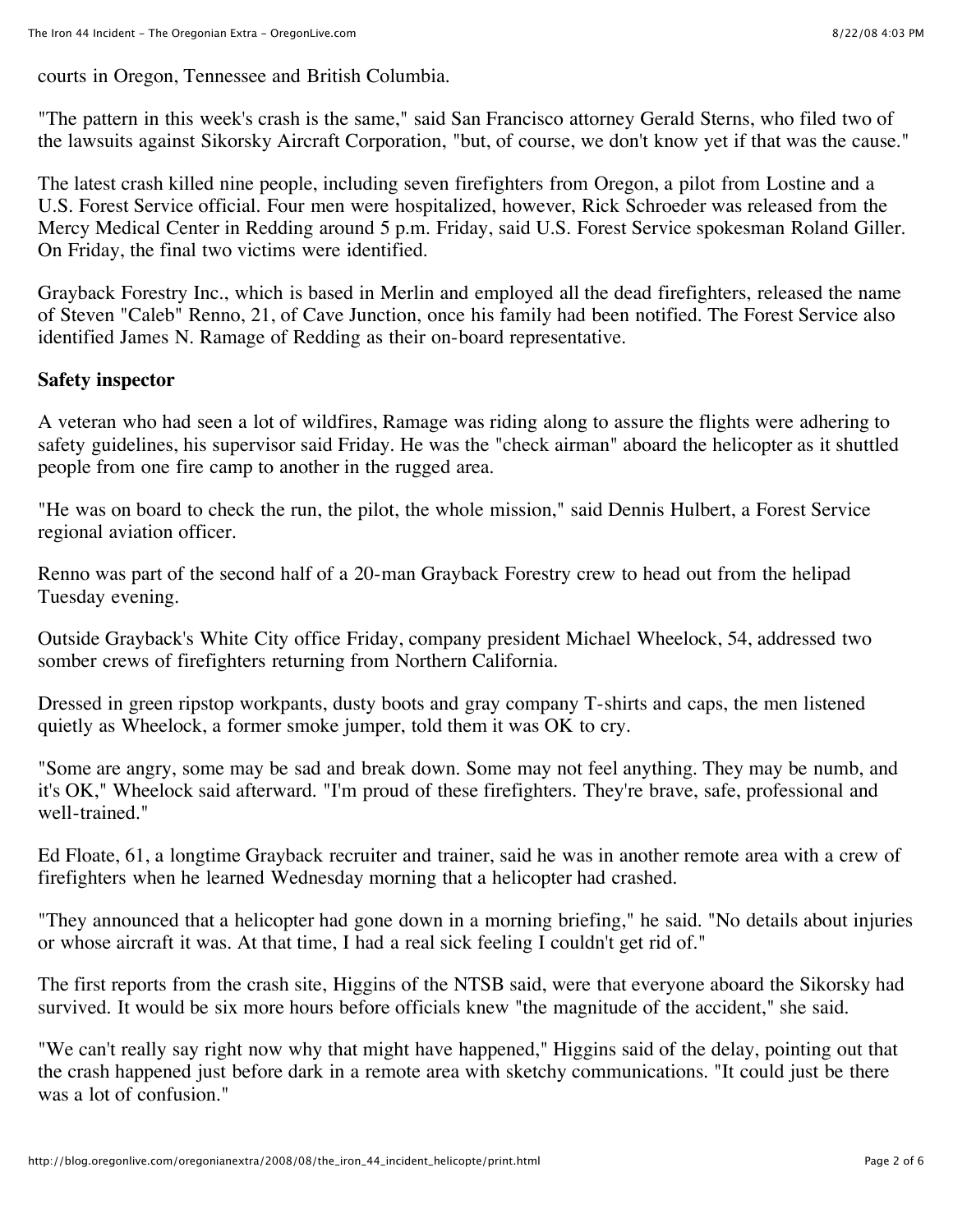## **Recorder found**

An investigation team will examine two engines, the drive shaft and transmission of the helicopter, she said. The voice recorder has been recovered in better shape than expected, but investigators don't know how much useful information they will be able to pull from it until they get it in the lab.

Investigators also are looking at maintenance records for the helicopter, which was manufactured in 1964 but has been owned by Carson Helicopters for about a year.

The aircraft had logged more than 35,000 hours of flight time during its working life, but a recently replaced transmission had logged only 23 hours.

Accounts from witnesses to the crash were consistent, Higgins said. The helicopter "lifted up more slowly and moved forward more slowly" than normal, she said.

After the nose of the helicopter apparently struck a tree, the rotor struck several trees, she said. The aircraft came to rest on its left side and quickly filled with smoke, according to witnesses.

"Obviously," Higgins said, "a helicopter has to gain a certain amount of height and then move forward. It seemed to be slower than it normally was. What that means, why that might have happened, we're still putting those pieces together."

Sterns, the San Francisco attorney who has fought Sikorsky in court after the deaths of four pilots since 2002, said investigators should look hard at one part of the helicopter in particular.

He said research for the cases showed the maximum strain on the Sikorsky helicopters is when it lifts off. "That's exactly when it happens to be lifting its maximum deadweight" and the clutch assembly is prone to fail, he said.

In at least four cases against Sikorsky - and defendants that included either the engine or transmission manufacturer - the company settled the suits out of court, Sterns said.

Sterns, who specializes in representing victims of helicopter and airplane crashes, compared the "fairly simple system" that transfers power from the engines to the rotors to the mechanism that connects a household drill to a bit. If the bit loses its connection, it stops spinning.

When that happens and the Sikorsky S-61's engines are not engaged, the pilot can't make a controlled descent during an emergency. "The blades just windmill," Sterns said.

Sikorsky could not be reached Friday for comment on the S-61.

Outside the Grayback offices, blame didn't appear on anybody's mind. The ragged fire crew was just hurting.

It was nearly 24 hours after the crash before Grayback veteran Floate learned that his sick feeling about the downed helicopter was right: It was filled with many young men he had hired.

"I'm more like their grandfather than their father," Floate said. "You counsel them, try to nurture them along, encourage them in good directions. The loss is great."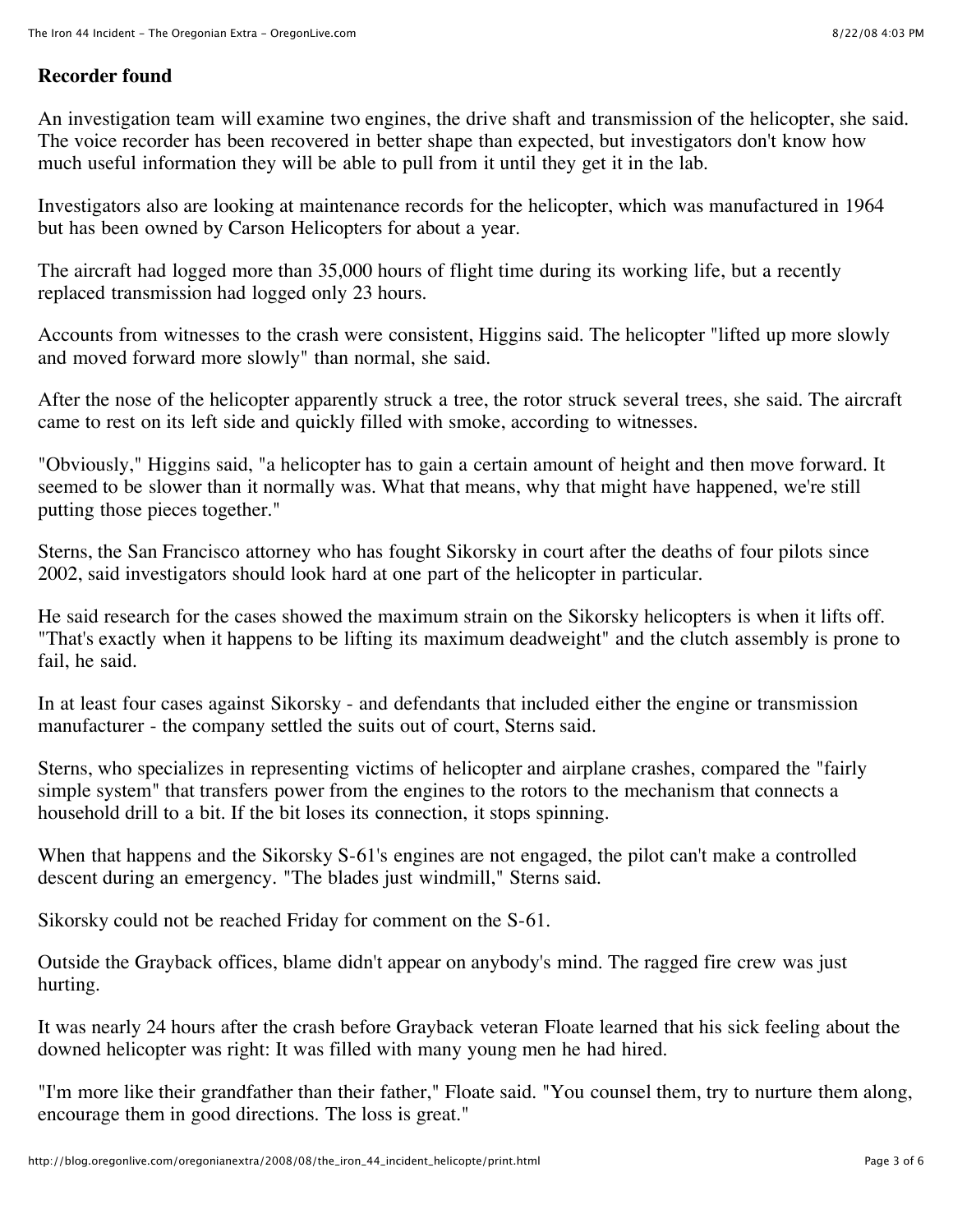Six years ago, the company rallied after a fatal van crash in Colorado killed five of its employees.

"We all hoped it would never happen again," he said. "Now, this."

*Michelle Roberts, Helen Jung and Lynne Palombo of The Oregonian contributed to this report.*

**Iron 44 remembered**

*From The Oregonian of Saturday, Aug. 16, 2008* -- **Crowd gathers to mourn Iron 44 Incident dead:** Family, friends, crew members and others honor the nine firefighters who died in a helicopter crash while fighting a fire in Northern California By Kimberly A.C. Wilson

CENTRAL POINT -- Sean Hendrix arrived early Friday at the Jackson County Fairgrounds, taking his place in the middle of two somber lines of firefighters, many newly descended from burning hilltops across the Northwest.

Gray-shirted, in the worn boots and heavy ripstop pants that are the uniform of Grayback Forestry firefighters, they waited together as the sun and temperatures climbed. Shoulder to shoulder, they welcomed families of the victims of Iron 44 Incident -- the Aug. 5 helicopter crash that became this generation of firefighters' deadliest wildland aviation accident.

"You hear it all the time because it's true: The whole firefighting community is just like a family," said Hendrix, who at 38 has spent more than half his life suppressing fires. "Once you fight fire, you share a bond."

Those bonds have been tested since word from deep in the Shasta-Trinity National Forest near Weaverville, Calif., that a Sikorsky S-61N helicopter, just refueled and lifting off from a remote clearing, had struck a tree and smashed into a hillside, killing nine of the 13 men on board.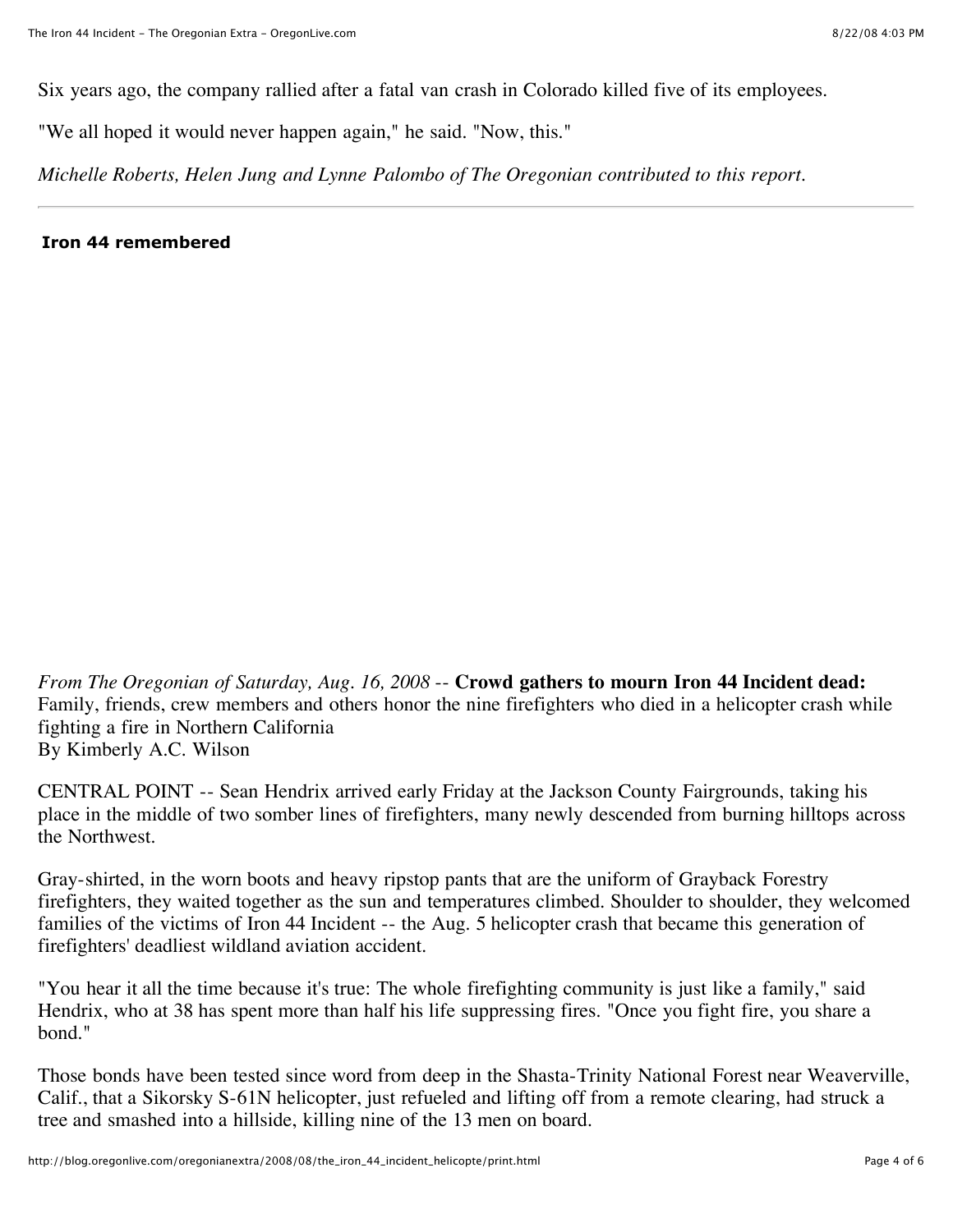Crowds of mourners Friday filled the 5,800-seat amphitheater at the fairgrounds. They honored men remembered for their love of family and the outdoors, for their love of the fraternity they belonged to and for their love of the work they died performing.

One by one, they were recognized.

There was 21-year-old Steven "Caleb" Renno, whose mother grieves the loss of "a prophet who wanted to save the world." Edrik Gomez, at 19, "a linguist, scholar and philosopher" who kept his fellow firefighters laughing. And Scott Charlson, 25, a journalist who dreamed of writing a book about life on the fire lines.

There was Shawn Blazer, 30, who discovered his calling only last year and found wonder and beauty in life amid conflagration. At 23, the unflappable Matt Hammer was newly wed and wrapping up what was to have been his final summer fighting fires. Bryan Rich, 19, a skilled journeyman carpenter who loved stray dogs and the Denver Broncos, was most passionate about his childhood sweetheart.

Mourners also remembered David Steele, who at 19 planned to spend his life as a firefighter and emergency medical technician. Jim Ramage, a 63-year-old U.S. Forest Service helicopter inspector pilot, who had retired from California's state fire agency after a long career -- one that was so long he carried badge number "1" as the agency's first forestry pilot. And Roark Schwanenberg, a 54-year-old second-generation pilot, who "died the way he would have wanted to enter heaven."

Beneath dark sunglasses against the blinding sky, few eyes were dry.

Over nearly two hours, the sounds shifted from mournful bagpipe music and the Marshall Tucker Band's strangely jaunty anthem "Fire on the Mountain" to the sad twangy voice of bluesman Jonny Lang, whose recorded lyrics melted in the warm air: "Forever changed, never to return to the people we were before that great day."

"Firefighters know why they do what they do," Abigail Kimbell, chief of the U.S. Forest Service, told the crowd. "The risks are in the back of their minds, but adventure, service and camaraderie gets in the blood.

"We are all profoundly affected," she said

As the tribute came to an end, nine firefighters from Grayback, the contractor that lost seven firefighters to the crash, handed folded flags to grieving loved ones. Among the presenters were three of the four survivors: Rick Schroeder, 42, wearing a neck brace; Jonathan Frohreich, 18, his boyish face raw with scars; and a red-eyed Michael Brown, 20, who suffered broken bones and burns.

Only pilot William Coultas, 44, remains hospitalized. On Friday, his condition was upgraded to fair at U.C. Davis Medical Center in Sacramento, where he underwent skin grafts for severe burns.

It was thoughts of Coultas, the other survivors and the dead, that carried Bryan Loun and a few dozen other members of the Patriot Guard Riders on the five-hour ride from Portland to Central Point.

"We care," he said simply, reaching for a box of cigars from his Harley-Davidson's saddlebag.

He was wearing leather chaps. All around, firefighters from across the region wore emblems of their trade: the tan pleated shirts of the Oregon Department of Forestry, the caramel-colored T-shirts of Montana's